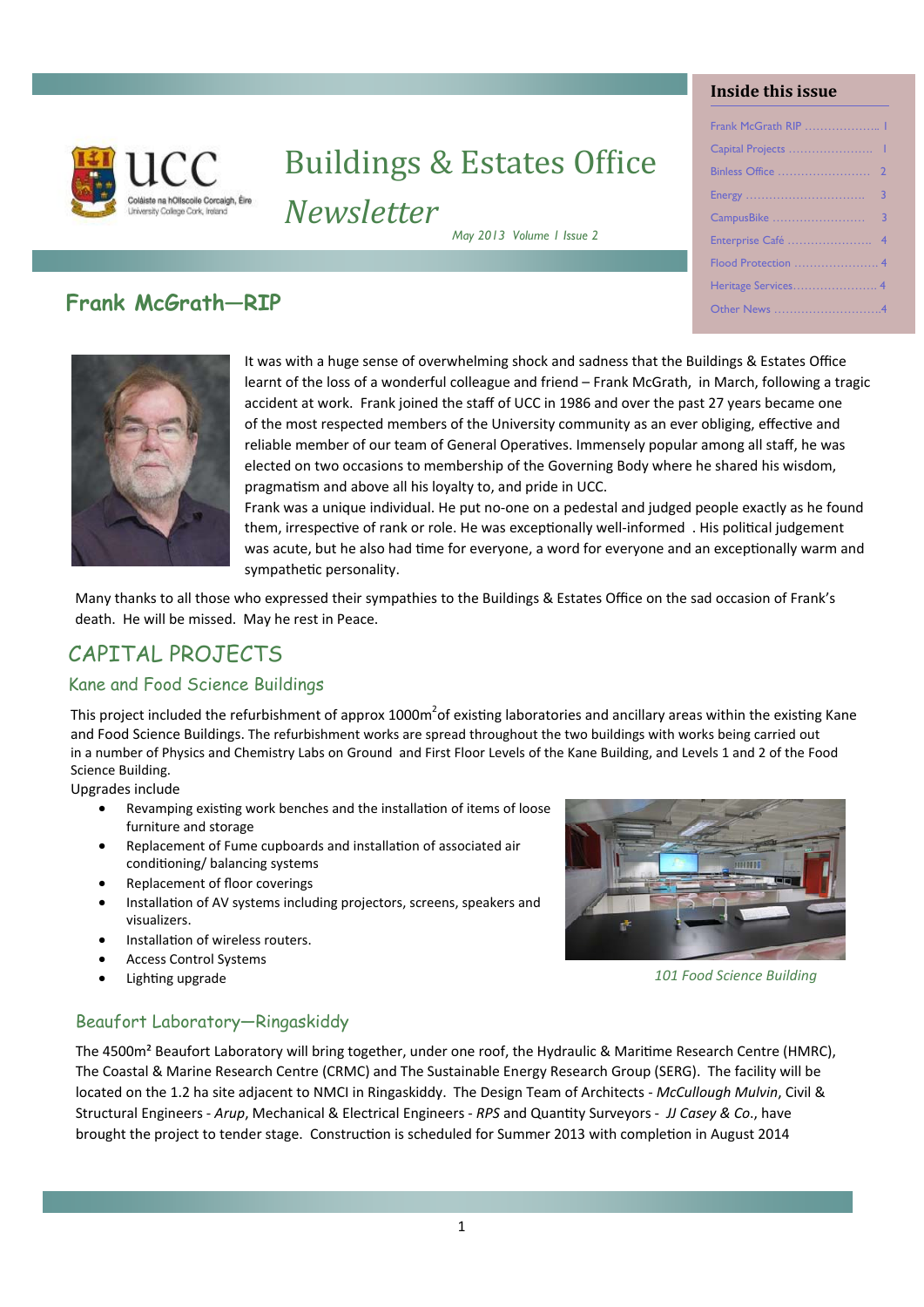# Cork Science & Innovation Park Masterplan Process

In December 2011 the University acquired c.50 acres of land at Curraheen in order to relocate existing sports pitches and to free up our existing lands for the development of the Cork Science & Innovation Park (CSIP). B&E have appointed a team led by *Reddy Architecture* to prepare a Masterplan of the existing lands to accommodate research, innovation etc. in line with the County Council's framework plan.

B&E also proposes to proceed with the appointment of a design team to progress the development of enhanced sports facilities on the new site. The appointment will include the development of an overall masterplan with associated optional cost plans. This process will allow us to consider a range of options for funding and phasing of the development. The facilities to be provided will replace the existing pitches and changing facilities and include enhanced all-weather and indoor facilities. We will also consult with the Munster Agricultural Society, the owner of the adjoining lands, regarding possible shared facilities.

#### Campus Accommodation (UCC ) Ltd.

Campus Accommodation (UCC) Ltd is undertaking the refurbishment of the Victoria Lodge Student Accommodation complex. A design team, lead by Architects *ScoƩ, Tallon, Walker* with M&E Consultants ‐ *EDC* and QS ‐ *JJ Casey & Co.* was appointed in January. The project involves full refurbishment of the 87 apartments in 2 phases (40 no. apartments in Summer 2013 and 47 in 2014).

#### Mardyke Track

֦֘

UCC's old Mardyke track was damaged by the flood in 2009. On 13th April 2013 the new international standard, 400 metre running track was re-opened and named the *Sonia O'Sullivan Athletics Track.* UCC has invested €650,000 in the track. The opening of the Sonia O'Sullivan Athletics Track is the latest investment and development of sporting facilities at UCC. Last year UCC celebrated a centenary of sporting success, since the purchase of the Mardyke grounds in December 1911. During the UCC Sport 1911-2011 centenary year a number of significant capital investment projects, including the redevelopment of the Mardyke Pavilion and the opening of the Mardyke Arena Phase III were completed.



## Binless Office Scheme

Building and Estates have just launched a new Binless Office initiative in its own offices. The O'Rahilly building is about to be launched also and should the project prove a success it will be implemented across Campus as soon as possible.

The concept of the "Binless Office" is simple and efficient. It involves the removal of the under desk waste bins and the introduction of a "Desk Tray Recycler", whereby all materials are placed in the tray throughout the working day. At the end of the day, or when the tray is full, you bring your tray to the "Waste and Recycling Bin" located in a central area nearest to your office and the materials in the tray are segregated into bins specific to each waste stream.

#### **AddiƟonal Recycling FaciliƟes:**

Paper recycling boxes will be located beside photocopiers. In the Lobby of most buildings, there will be an additional location for the recycling of batteries, toners/ ink cartridges, phones and cardboard.

#### **The Advantages of the Binless Office include:**

- Reduced collection frequency,
- Increased recycling rates,
- Reduced material to landfill,
- Less office consumables,
- Significant cost savings,
- Improved working environment,
- Overall waste minimization as you become more aware of the waste you generate.

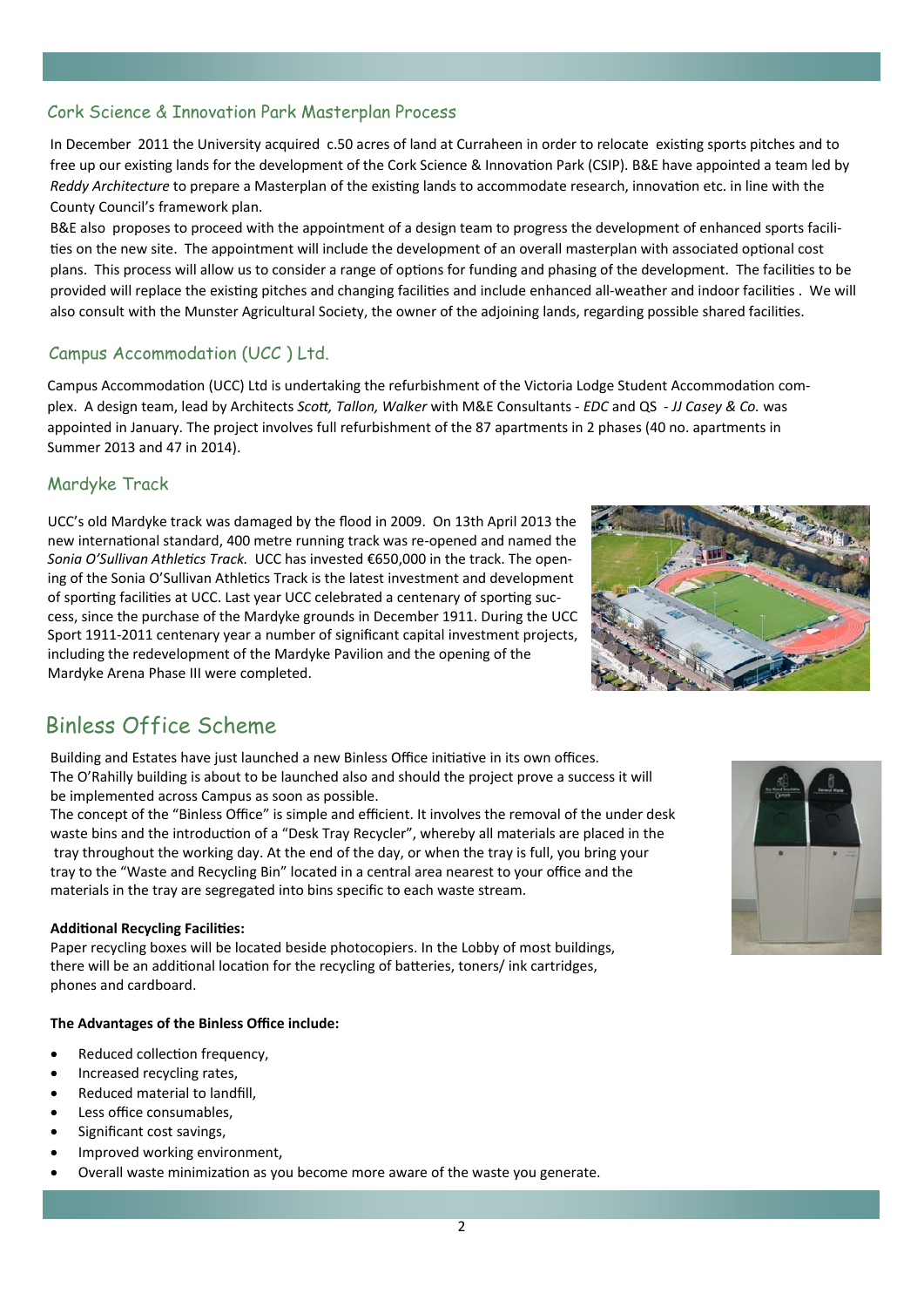# ENERGY

֒

#### University of Indonesia Green Metric

UCC has been recognised for its work in the area of campus sustainability over the last number of years. We became the world's first Green Flag Campus for third level institutions in 2010, awarded by An Taisce/FEE. We also recently joined forces with the SEAI under its public sector energy partnership programme. This programme will see UCC advance efforts, on sustaining energy savings, towards the national energy efficiency target of 33% for 2020.

UCC has been recognised by the Greenmetric World University Ranking system. Now in its third year the competition has seen a marked increase in entries to the ranking system. UCC is now third in the world rising from fourth place from its 2011 rank. It is the only Irish education institution to feature in the top 50. UCC scored highly across all ranking categories, which included water usage, waste management, transportation, education, research outputs, energy management and climate change.

#### Green Campus Flag



*Green Flag raising ceremony* 

#### SEAI

UCC was awarded it's second Green Campus Flag on 13th April 2013. This student led initiative is supported by the B&E staff. The recertification followed a rigorous reassessment lead by An Taisce.

UCC received SEAI approval for €568,000 of energy improvement projects under the 2012 BEW Scheme, with SEAI contributing grant aid of €199,000 and the balance funded by UCC. The works are now complete and include:

- Boole Library VSD on AHU 5
- Lighting retrofit Food Science building
- Kane Building data centre cooling
- Boole Plaza external campus lighting
- Upgrade of steam traps
- LED Emergency exit signage
- Block E Boiler load control
- Energy Metering
- Civil Engineering Building Window replacement

Our overall energy usage / $m<sup>2</sup>$  was reduced by 6% in 2012. This was a result of technical upgrades and the efforts of staff to reduce utilisation where possible.

### UCC CampusBike

The UCC CampusBike scheme, the University's communal bike lending scheme, has seen its first two years of operation in April 2013. The bikes "for staff, for the working day, for free" entered service after Easter 2011 with its first two bike stations on the Main Campus and in the ERI. The fleet now consists of 6 CampusBike stations with 12 bicycles in total. Since its start, CampusBike has proven to be extremely popular. 170 users are signed up to date, and four more bikes are currently on order. Thanks to all the staff members who made it a success by availing of the bikes on a regular basis.



*SEAI Partnership signing*